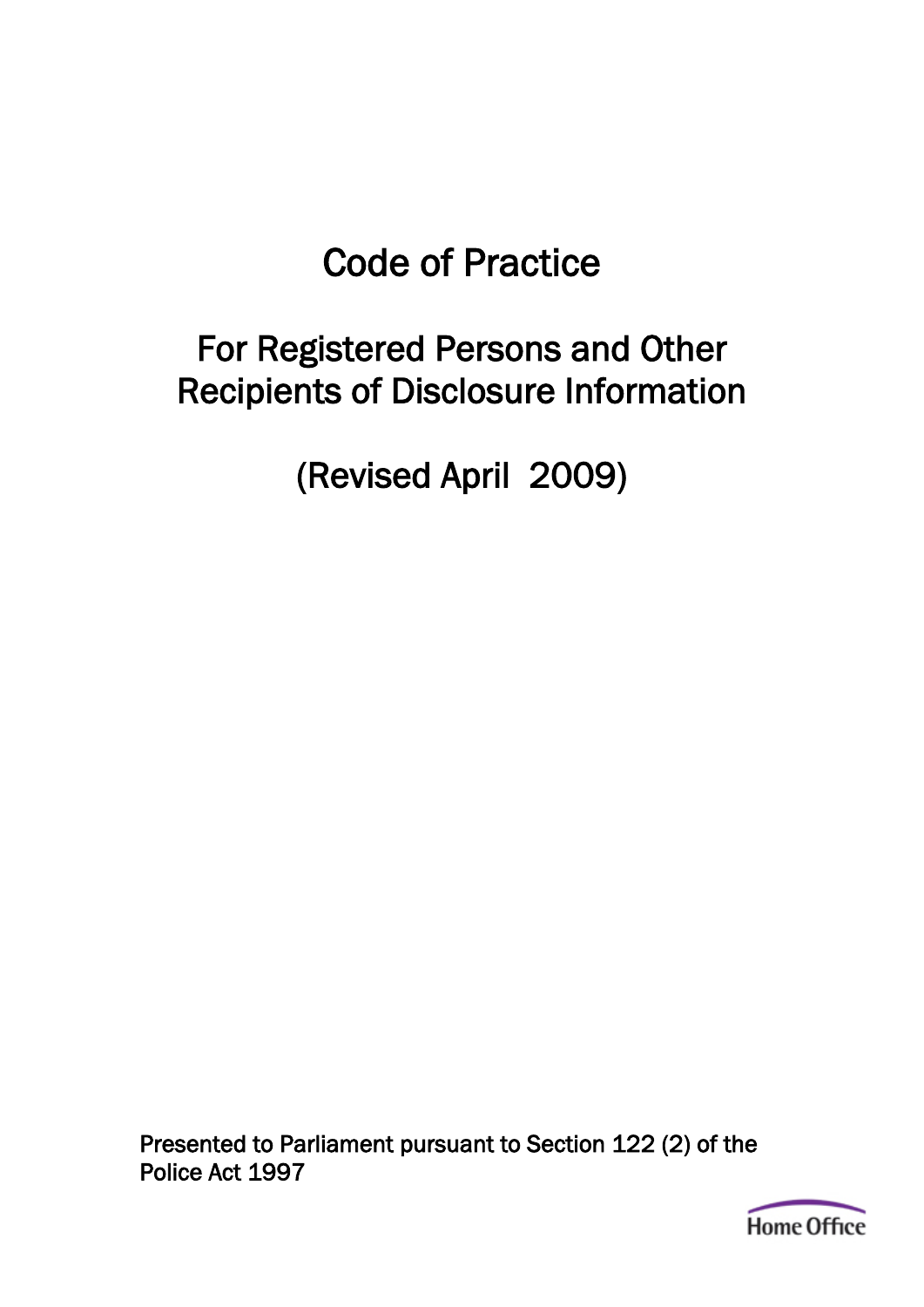# CODE OF PRACTICE

#### **INTRODUCTION**

This Code is established under section 122 of Part V Police Act 1997 and determines the obligations which govern initial and ongoing registration of Registered Bodies with the Criminal Records Bureau (CRB).

The Code applies to all Registered Bodies and Umbrella Bodies, hereon referred to as Registered Bodies, and their clients. The Code also applies to applications for, and handling of, both Standard and Enhanced Disclosures.

The obligations within this Code are determined by Part V Police Act 1997 and in particular the Police Act 1997 (Criminal Records) (Registration) Regulations 2006. These provisions determine the legal requirements upon persons seeking to register and maintain their registration with the CRB as Registered Bodies. They address the way in which the CRB will ensure that:

- Organisations are assessed as suitable to receive sensitive Disclosure information
- Organisations do not breach the spirit and requirements of the Rehabilitation of Offenders Act 1974 (Exceptions) Order 1975 by submitting ineligible Disclosure **Applications**
- Registered Bodies correctly verify the identity of Disclosure applicants to ensure the integrity of all Disclosures issued by the CRB
- Sensitive and personal data contained within the Disclosure is correctly managed and used by Registered Bodies
- The efficiency of the Disclosure Service is maintained by the timely payment of fees and the accuracy of Disclosure Application data
- Registered Bodies treat their applicants fairly when considering sensitive Disclosure information
- Registered Bodies who fail to comply with the obligations within this Code may be suspended or de-registered in order to maintain the overall integrity of the Disclosure Service

The CRB takes seriously its statutory duties relevant to the rehabilitation of offenders, data protection and human rights legislation. It will therefore seek to ensure strict compliance with the Code through the full range of CRB assurance management processes.

This Code applies to all Disclosure information that is information contained within the Disclosure including information provided under the Independent Safeguarding Authority (ISA) scheme when introduced as well as information provided under separate cover.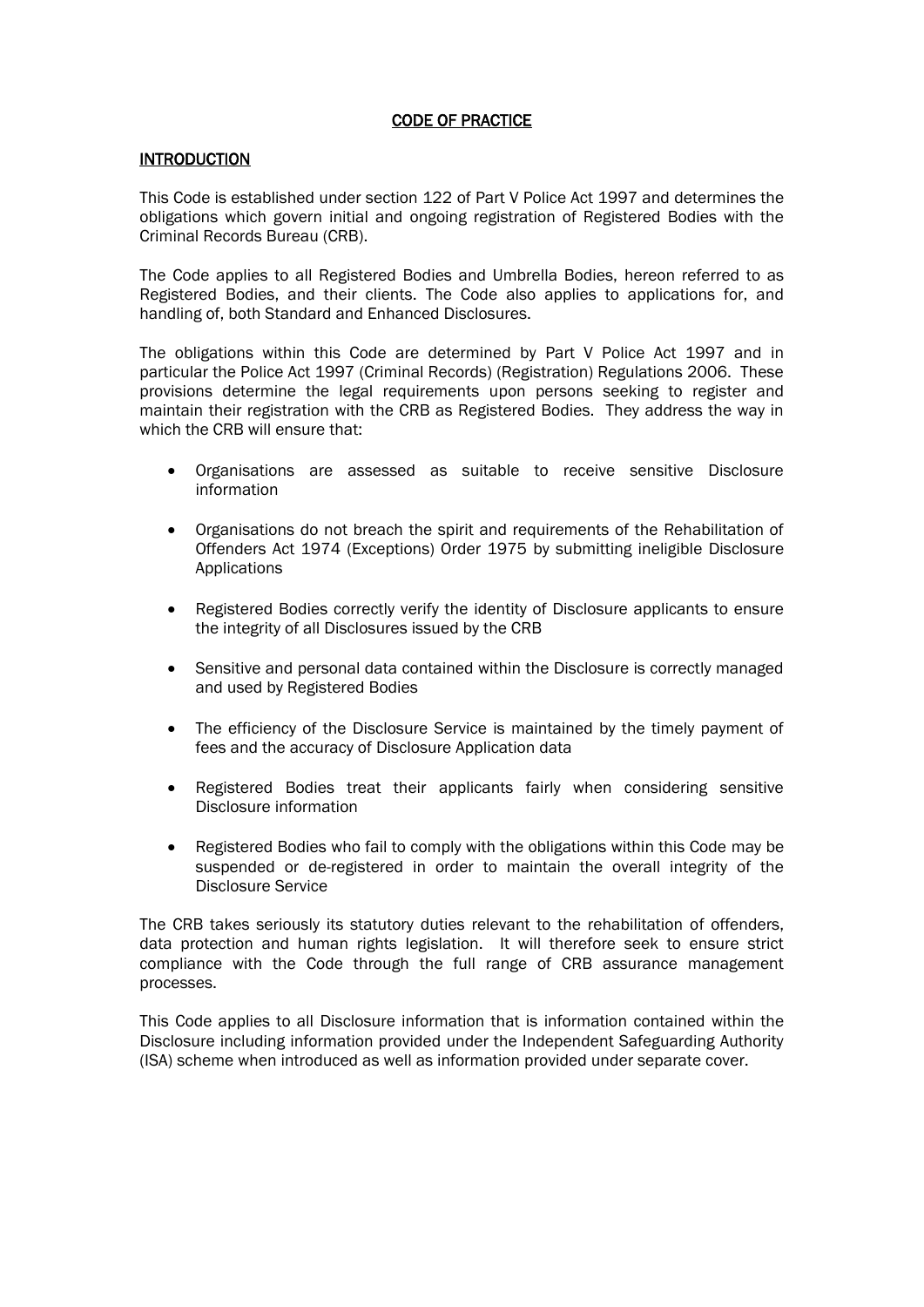# THE OBLIGATIONS

# 1 REGISTRATION

Registered Bodies must:

- 1. Provide sufficient information to the CRB to allow registration to proceed. This includes information on the organisation's status, the suitability of proposed countersignatories and the purposes for which registration is requested
- 2. Demonstrate that they are likely to countersign and submit applications for relevant positions and employment
- 3. Demonstrate that they are likely to submit the minimum annual number of Disclosure applications determined by the CRB
- 4. Provide up-to-date information to the CRB as required in respect of the registration information and countersignatories
- 5. Provide information on their organisation and nominated Lead and countersignatories as and when required by the CRB to determine suitability for initial and ongoing registration with the CRB
- 6. Give access to CRB officials to official premises, data and documentation as and when reasonably required by the CRB to determine suitability for ongoing registration
- 7. Submit Registration and Disclosure applications in the prescribed format
- 8. Ensure that Disclosure applications are completed accurately and that all mandatory data fields are completed in full
- 9. Ensure that any electronic application system complies with CRB specifications as stipulated

# 2. IDENTITY VERIFICATION

Registered Bodies must:

- 1. Accurately and comprehensively verify the identity of the applicant prior to the submission of a Disclosure application
- 2. Ensure that any person undertaking identity verification checks on their behalf is suitable and trained accordingly

#### 3. MANAGEMENT AND USE OF DISCLOSURE INFORMATION

Registered Bodies must:

1. Have a written policy on the secure handling of Disclosure information which, in the case of Umbrella Bodies, should be made available to their clients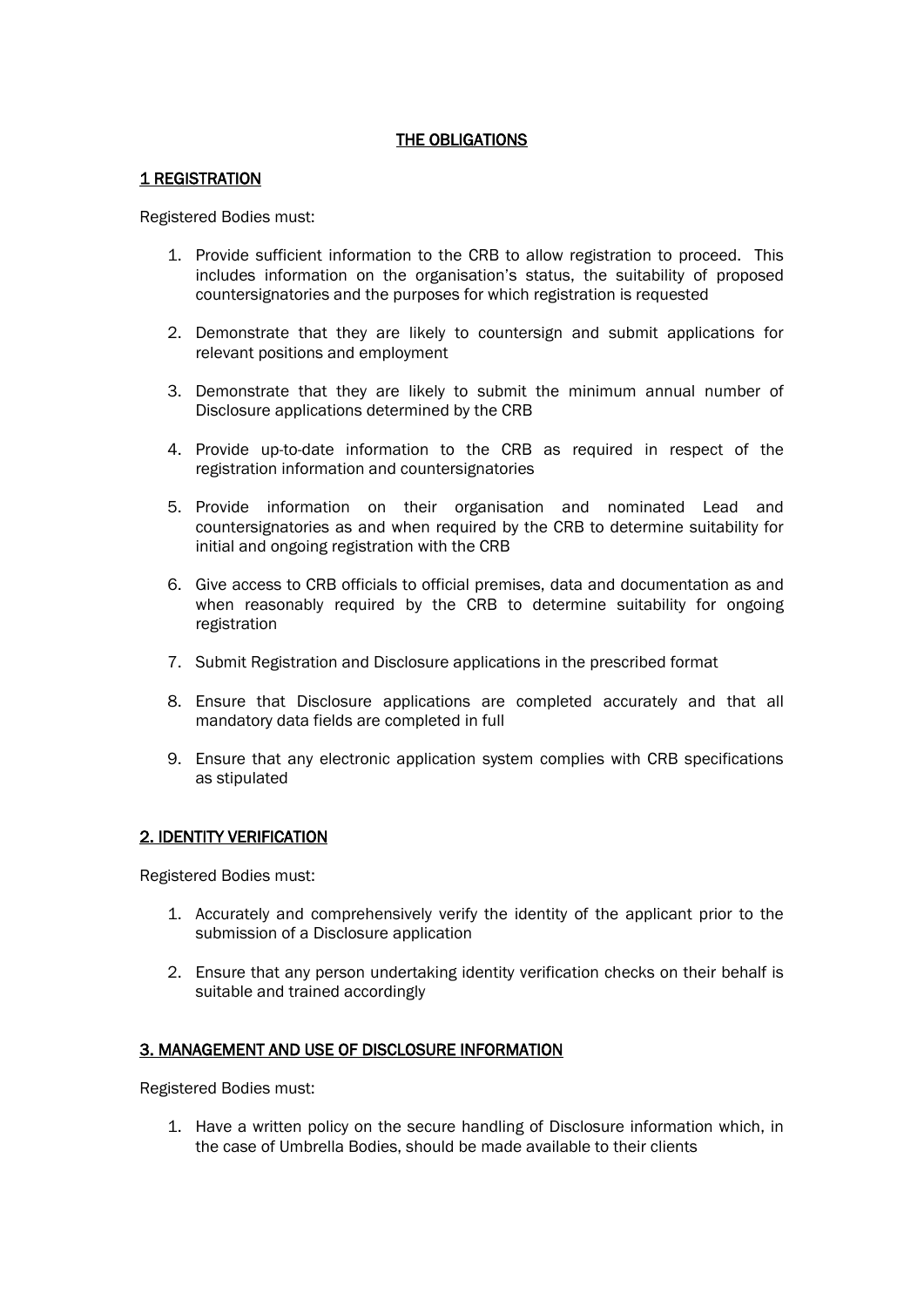- 2. Store Disclosure information securely
- 3. Retain Disclosure information, its content or any representation of the same in any format for no longer than is necessary and for a maximum of six months following the recruitment decision unless a dispute is raised or, in exceptional circumstances, where CRB agreement is secured
- 4. Ensure that no reproductions of the Disclosure or its content are made, including photocopies or scanned images, unless with the prior agreement of the CRB or as a result of a stipulated requirement relating to the e-channel service
- 5. Only share Disclosure information with relevant persons in the course of their specific duties relevant to recruitment and vetting processes
- 6. Dispose of Disclosure information in a secure manner
- 7. Ensure that Additional Information, including information as to its existence, is not revealed to the Disclosure applicant and is disposed of in the appropriate manner and at the appropriate time
- 8. Ensure that they comply with CRB guidance on the portability of Disclosures and their contents

# 4. SUITABILITY POLICY

Registered Bodies must:

- 1. Have a written policy on the suitability of ex-offenders that is available upon request to potential applicants and which, in the case of Umbrella Bodies, should be made available to their clients
- 2. Ensure that all applicants for relevant positions or employment are notified in advance of the requirement for a Disclosure
- 3. Notify all potential applicants of the potential effect of a criminal record history on the recruitment and selection process and any recruitment decision
- 4. Discuss the content of the Disclosure with the applicant before withdrawing any offer of employment
- 5. Provide a copy of the CRB Code of Practice to the applicant upon request

# 5. PAYMENT AND FEES

Registered Bodies must:

- 1. Pay the prescribed registration fee before registration may proceed
- 2. Pay countersignatory fees within the prescribed period
- 3. Pay all subsequent Disclosure fees within the prescribed period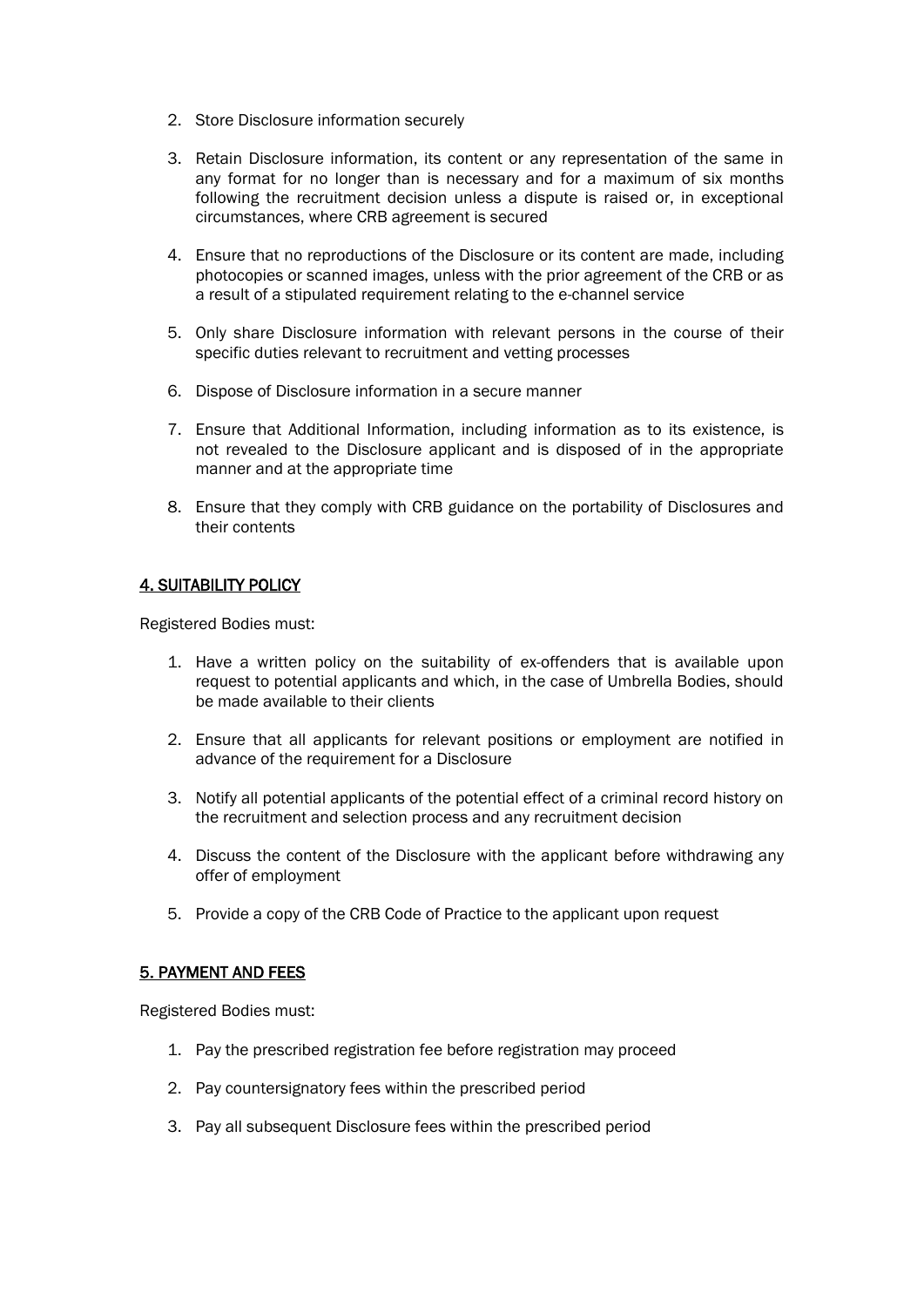- 4. Pay all fees related to Disclosure applications submitted after any decision by the CRB to suspend registration or deregister the organisation
- 5. Publish all fees associated with Disclosure applications in relevant documentation
- 6. Notify the CRB in writing of any change to the fees associated with Disclosure applications

# 6. ELIGIBILITY

Registered Bodies must:

- 1. Use all reasonable endeavours to ensure that they only submit Disclosure applications in accordance with the Disclosure eligibility criteria for relevant positions or employment
- 2. Correctly apply the CRB definition of a volunteer to assert eligibility for free-ofcharge Disclosures

# 7. ASSURANCE AND COMPLIANCE

Registered Bodies and their clients must co-operate in full with the CRB Registration Management Team enquiries, audits and investigations in seeking to:

- 1. Determine eligibility for initial registration with the Disclosure Service in accordance with the prescribed processes and criteria
- 2. Ensure ongoing compliance of Registered Bodies with the obligations under this Code by undertaking assurance audits on a regular basis in accordance with the prescribed processes and criteria
- 3. Implement the suspension or de-registration of a Registered Body where noncompliance is established in accordance with the prescribed de-registration processes and criteria

#### 8. OFFENCES

Registered Bodies must note that it is an offence to:

- 1. Disclose information contained within a Disclosure to any person who is not a member, officer or employee of the Registered Body or, in the case of Umbrella Bodies, their client unless a relevant legal exception applies
- 2. Disclose information to any member, officer or employee where it is not related to that employee's duties
- 3. Knowingly make a false statement for the purpose of obtaining, or enabling another person to obtain, a Disclosure

Persons guilty of such offences are liable to deregistration, imprisonment or a fine unless a relevant exception applies as outlined in CRB Guidance.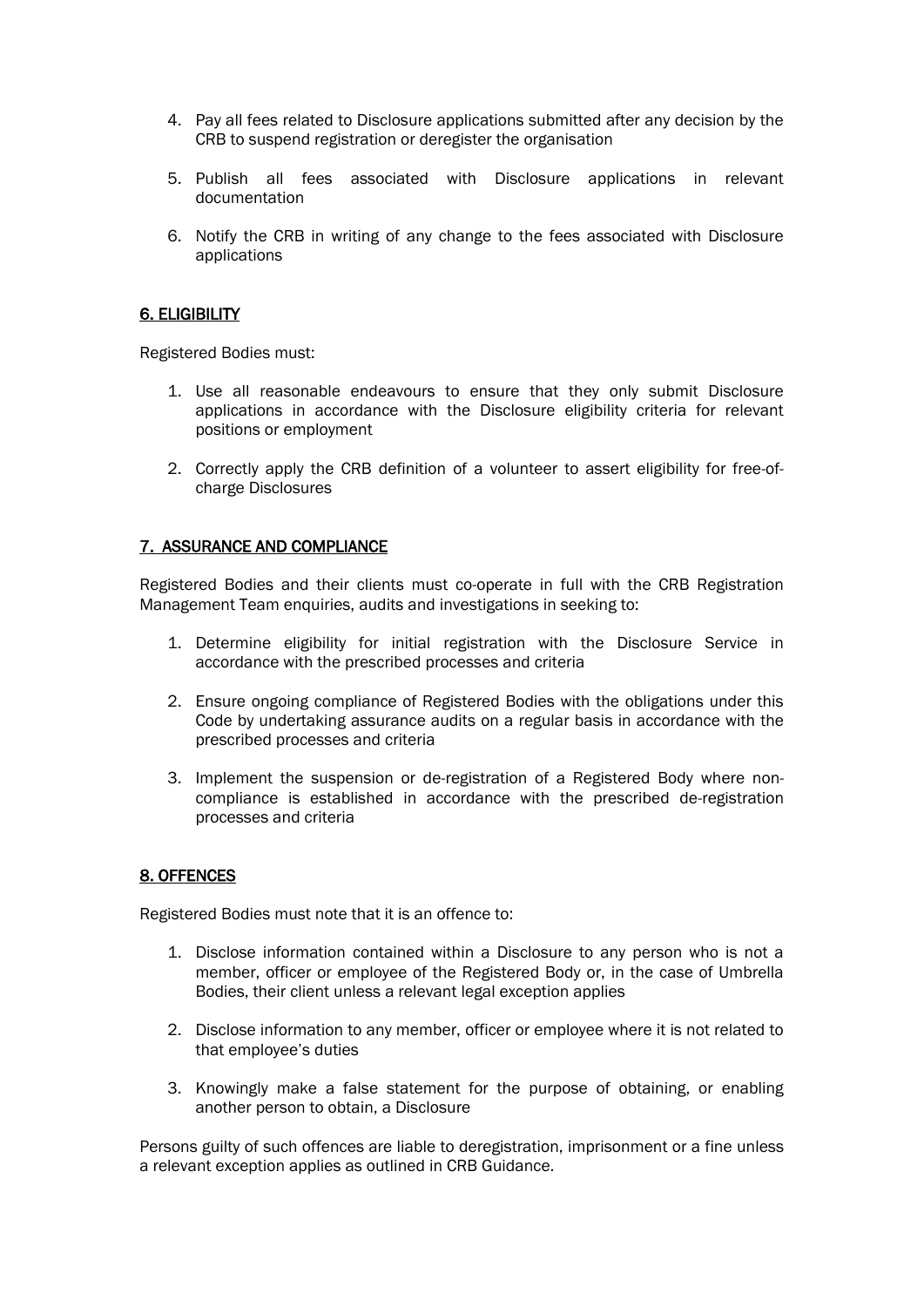# **GUIDANCE**

Each of the obligations of this Code is supplemented by detailed Guidance available on the CRB website at [www.crb.gov.uk.](http://www.crb.gov.uk/)

This Guidance will be updated on a continual basis to ensure that it reflects the reality of CRB operations and the needs of Registered Bodies.

Significant changes to the Guidance will be notified to Registered Bodies as required.

# FUTURE DEVELOPMENTS

The CRB anticipates significant developments in its service delivery within the coming three year period. These will include:

- The establishment by the Department of Children, Schools and Families of the Independent Safeguarding Authority which will allow for the continual monitoring of persons suitability to work within the children and vulnerable adults sectors
- The development of e-delivery channels for access to the CRB Disclosure Service, including e-applications and the extension of online tracking

Both of these developments will impact on the role of Registered Bodies in regards to the format, content and secure handling of the information they receive as part, or associated with, the Disclosure Service.

-----------------------------------------------------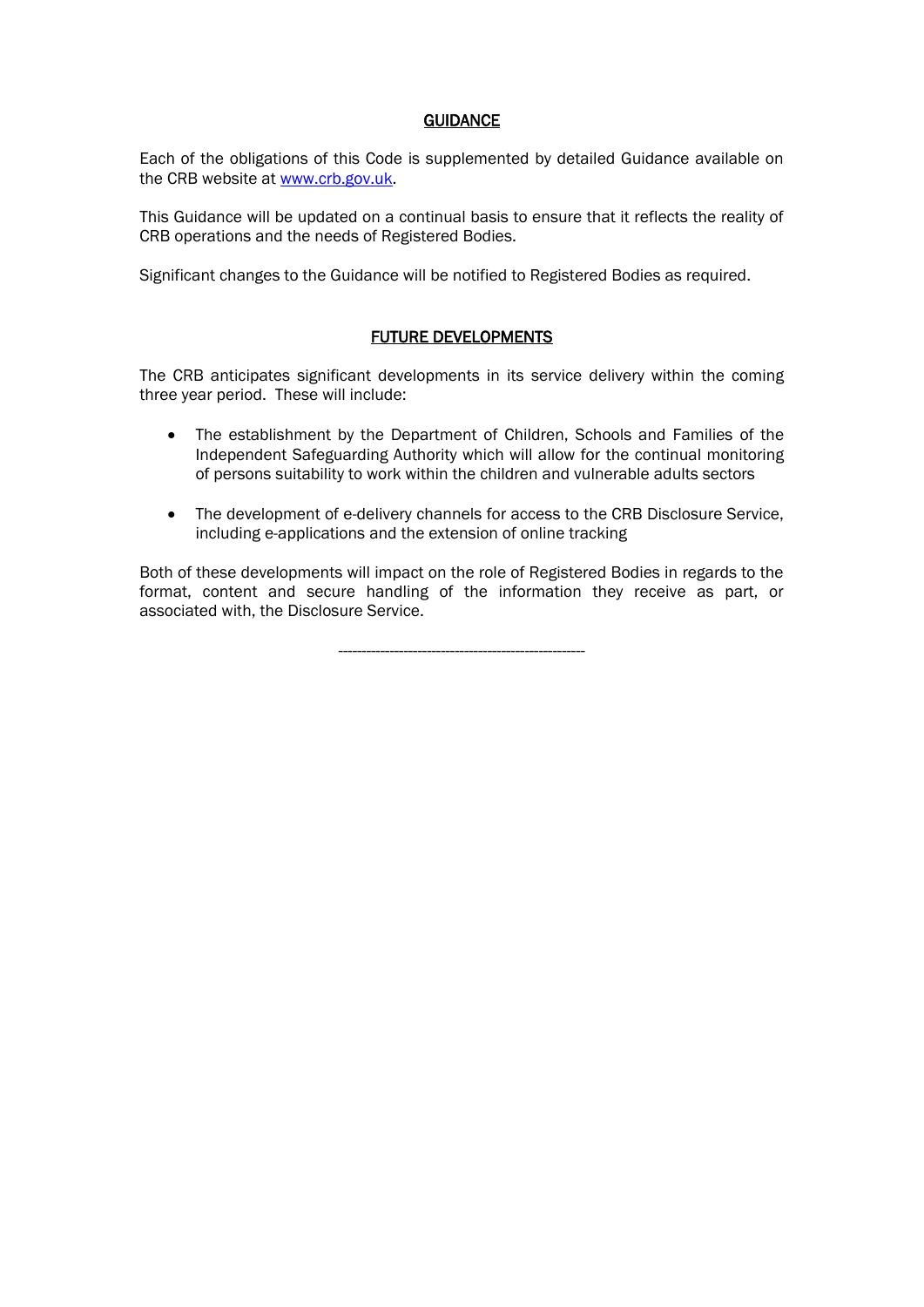# CRB CODE OF PRACTICE

#### GLOSSARY OF TERMS

Additional Information (Enhanced Disclosures Only). - In a very small number of circumstances (typically to protect the integrity of current police investigations), additional information may be sent under separate cover to the Countersignatory. Please note, the applicant's copy of the Disclosure will not refer to this information. Therefore is information must not be shared with the applicant.

Where the police issue a separate letter, the Countersignatory's copy of the Enhanced Disclosure will contain the following words 'Please refer to letter sent under separate cover', printed under the '*date of issue'* on the Disclosure.

Approved Information (Enhanced Disclosures Only). - This is non-conviction information provided by the police from their local records. The Chief Police Officer in each force will decide what, if any, information to provide. The CRB will print this information on both the applicant's and the Countersignatory's copy.

Assurance Audits - Used to determine the level of compliance of Registered Bodies focussing on Id validation and data quality. It takes the form of a self-assessment questionnaire that must be completed by Lead Signatories. Where areas of noncompliance have been identified, they are addressed in a detailed report to the Lead Signatory, and in some cases a Compliance Visit to the organisation may also take place for further examination of their internal processes.

Counter-signatory - A person within a Registered Body who is registered with the CRB to countersign applications and receive the Disclosure.

Criminal Records Registration Regulations 2006 - Conditions set by CRB which must be met in order to maintain registration status.

Disclosure - The term that is used to describe the service provided by the CRB and the document issued to the applicant and Registered Body when a CRB check has been completed.

Exceptions Order 1975 - The Exceptions Order to the Rehabilitation of Offenders Act (ROA) 1974 sets out those occupations and positions exempt from the provisions of the ROA. These are generally positions of trust, where there is a valid need to see a person's full criminal history in order to assess their suitability for a position. This information is intended as general guidance only. It must not be regarded as a definitive interpretation of the Act. Anyone requesting further guidance should seek legal advice.

Enhanced Disclosure - Also referred to as an Enhanced check. These are for posts that involve a far greater degree of contact with children or vulnerable adults. In general the type of work will involve regularly caring for, supervising, training or being in sole charge of such people. Examples include a Teacher, Scout or Guide leader. Enhanced checks are also issued for certain statutory purposes such as gaming and lottery licences.

This level of check involves an additional level of check to those carried out for the Standard CRB check - a check on local police records. Where local police records contain additional information that may be relevant to the post the applicant is being considered for, the Chief Officer of police may release information for inclusion in an Enhanced check.